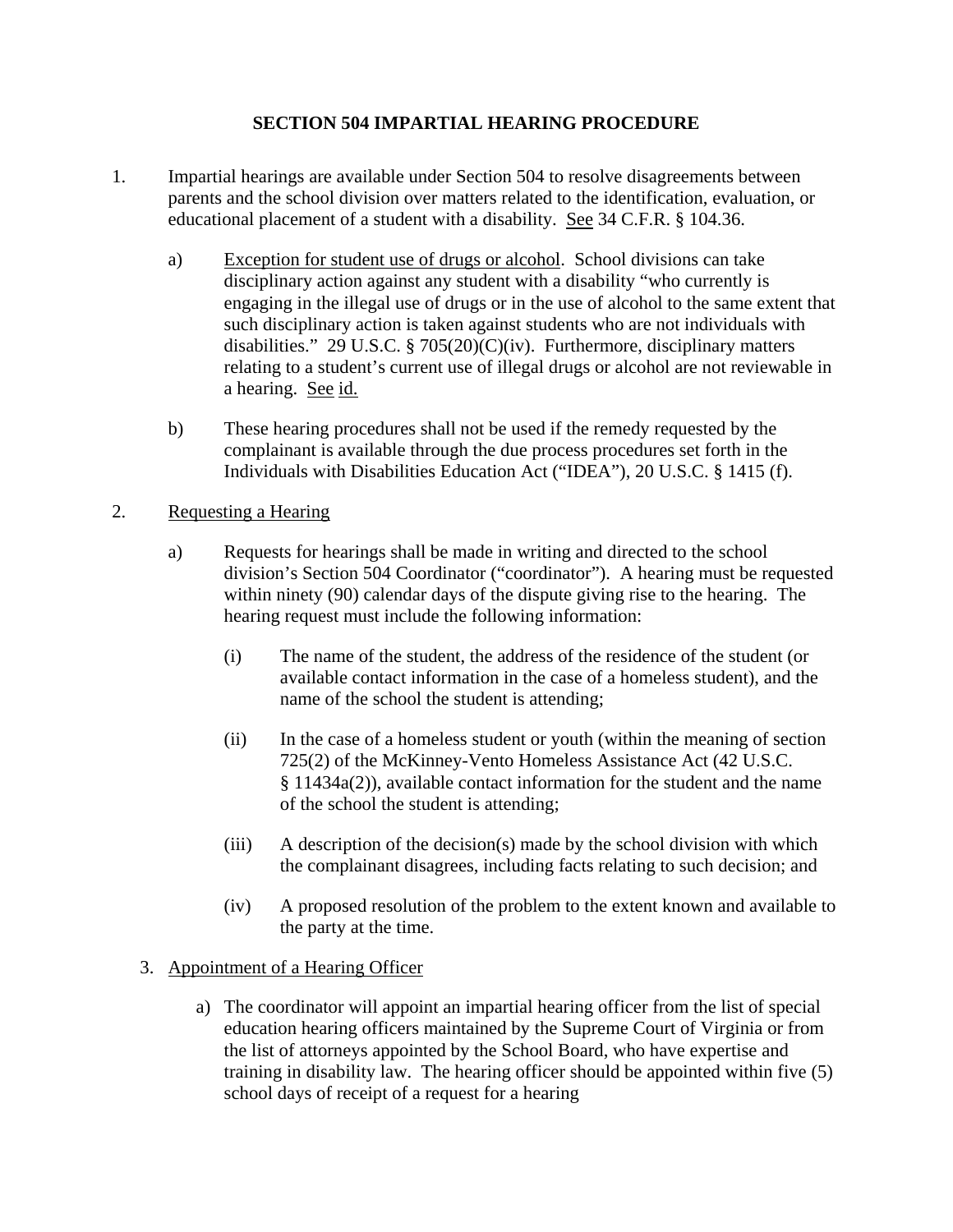# 4. Pre-Hearing Procedures

- a) The hearing officer is responsible for the following matters prior to the hearing:
	- (i) Within five (5) school days of appointment, securing a date, time, and location for the hearing that are convenient to both parties, and notifying both parties, in writing, of the date, time, and location of the hearing.
	- (ii) Ascertaining whether the parties will be represented at the hearing.
	- (iii) Ascertaining whether the hearing will be open to the public.
	- (iv) Ensuring that the hearing is accurately recorded either by recording equipment or by a court reporter.
- b) A list of witnesses and documentary evidence for the hearing (including all evaluations and related recommendations that each party intends to use at the hearing) must be exchanged by the parties and received by the hearing officer at least five (5) school days before the hearing. The hearing officer has the authority to exclude any documentary evidence which was not provided and any testimony of witnesses who were not identified at least five (5) school days before the hearing.
- c) Pre-hearing conferences should be held, if appropriate.
- 5. Hearing Procedures
	- a) The parties have the following rights in a hearing:
		- (i) To participate in the hearing and be represented by counsel at their own expense;
		- (ii) To present evidence and cross-examine witnesses; and
		- (iii) To obtain a copy of the transcript or a tape recording of the hearing (the cost of the transcript to be borne by the requesting party).
	- b) For hearings requested on behalf of students, the student may attend the hearing.
	- c) In connection with the hearing, the hearing officer shall:
		- (i) Maintain an atmosphere conducive to impartiality and fairness.
		- (ii) Ensure the appointment of a surrogate parent by the school division, if appropriate, pursuant to the regulations adopted by the State pursuant to the IDEA.
		- (iii) Maintain an accurate record of the proceedings.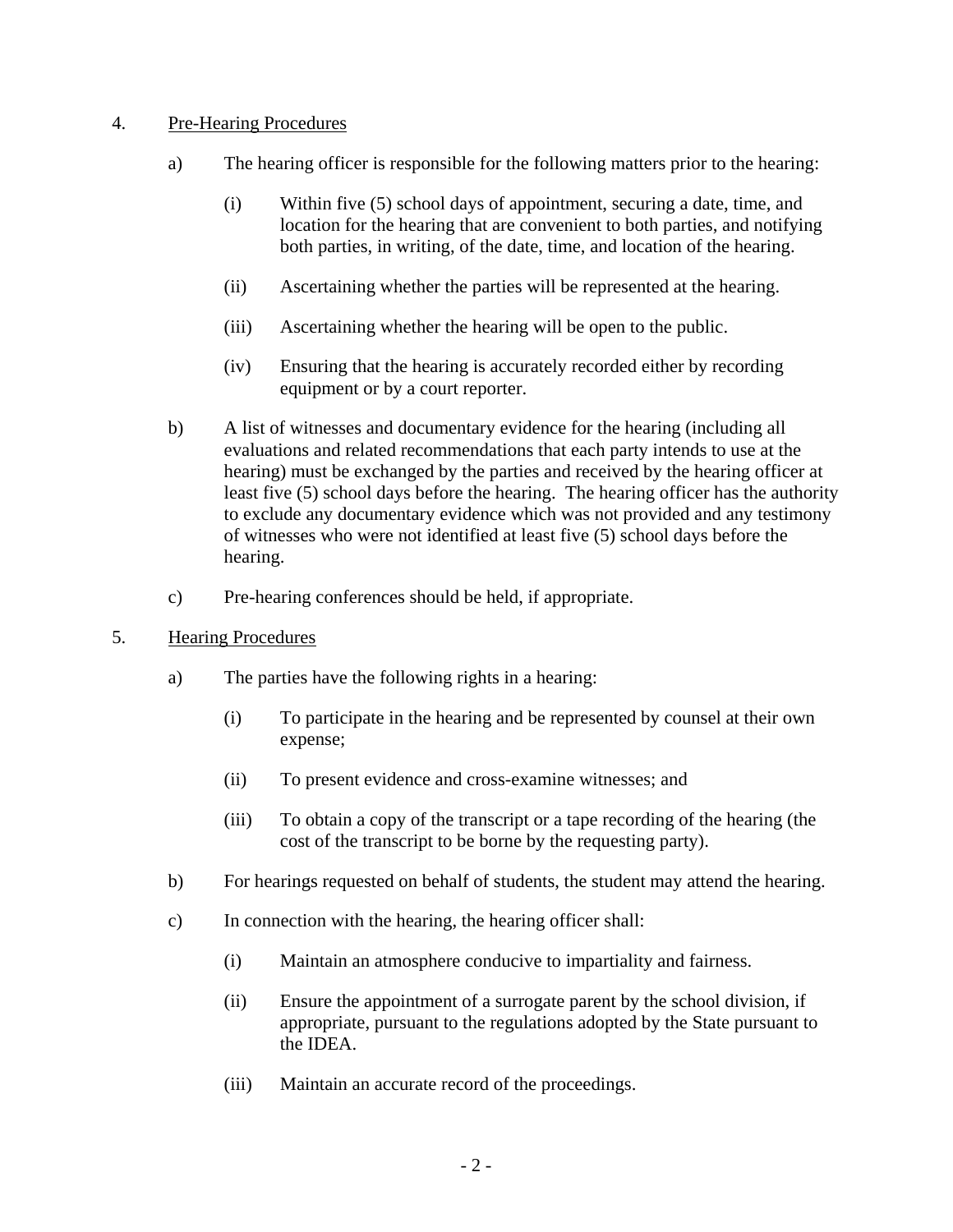- (iv) Issue a written decision to all parties setting forth findings of fact and conclusions of law based on the evidence presented in the hearing.
- (v) Render a written decision within forty-five (45) calendar days from the date of appointment, unless continued upon a request of either party to the hearing. A continuance can be granted by the hearing officer upon a showing of good cause.
- (vi) Assign the burden of proof to the party seeking relief.
- d) The hearing officer shall hold all records for thirty (30) calendar days after issuance of a decision. In the event an appeal is noted, the coordinator will provide the hearing officer with the name and address of the review officer and request that the records be forwarded to the review officer. The hearing officer shall transmit the records to the review officer within three (3) school days of the coordinator's request. In the event that no appeal is made, the hearing officer shall return the records to the coordinator.